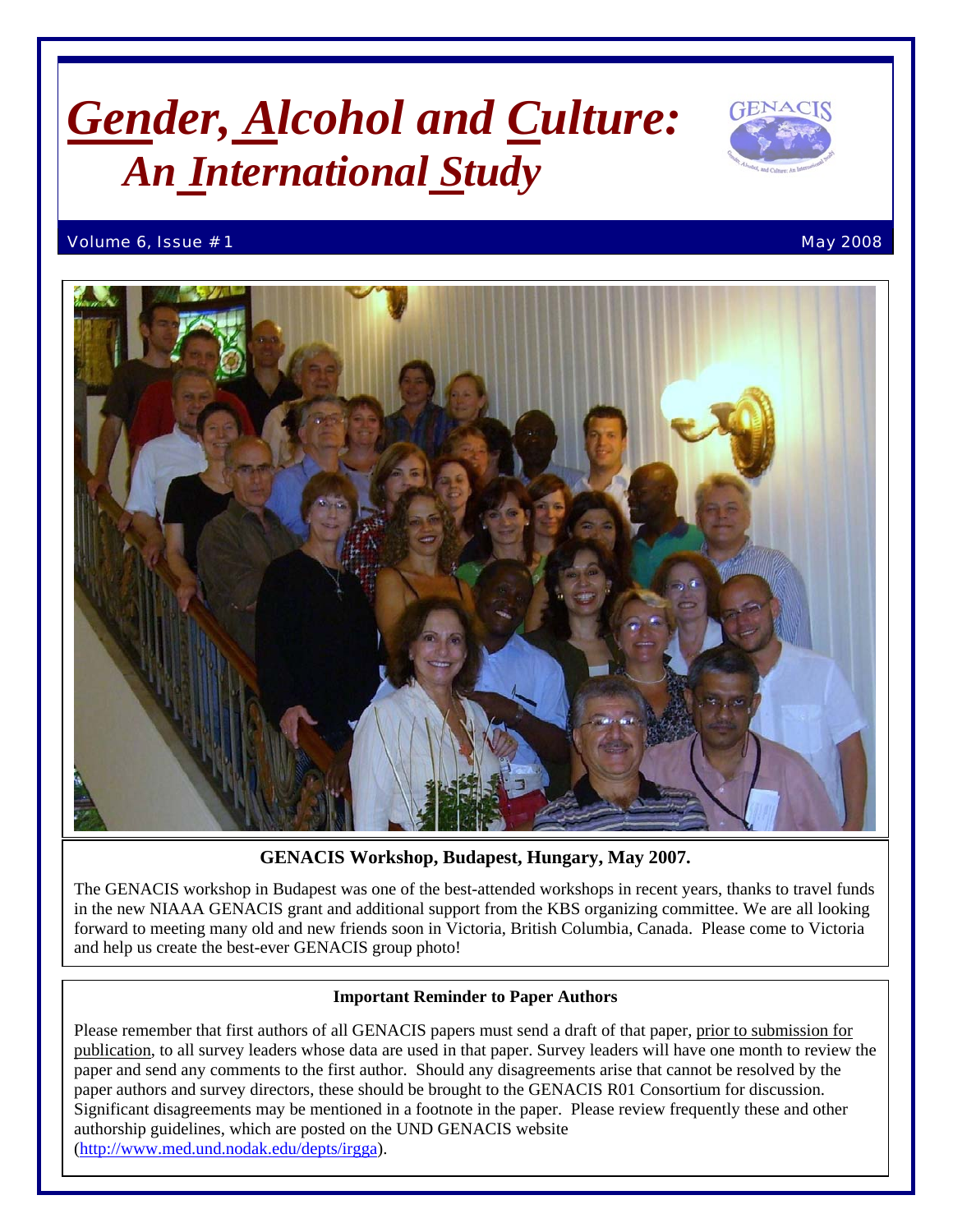

Members of the GENACIS R01 Consortium (coinvestigators of the NIAAA R01 grant) at their November 2007 meeting in Toronto. From left to right: Robin Room, Kim Bloomfield, Tom Greenfield, Gerhard Gmel, Richard Wilsnack, Kate Graham, Jason Bond, and Sharon Wilsnack. Arlinda Kristjanson, photographer.



#### **Raquel Magri Receives Best Paper Award**

GENACIS member Raquel Magri and colleagues received the Best Scientific Paper Award from the Pediatrics and Neonatology Congress of Uruguay, held in Montevideo September 6–9, 2007. The paper was titled "The Consumption of Tobacco, Alcohol and Other Drugs in Pregnancy." Co-authors were Hugo Miguez, Veronica Parodi, Janine Hutson, Hector Suarez, Adriana Menendez, Gideon Koren, and Raul Bustos.

Dr. Magri is a neonatology researcher for the Hospiatal Pereira Rossell and is the GENACIS survey director for Uruguay. She and her colleagues are now working with the United States Laboratory and the National Institute on Drug Abuse on studies that use umbilical cords and blood spots in the determination of drug biomarkers. Congratulations, Raquel!

#### **GENACIS Workshop, May 31–June 1, 2008**

The GENACIS meetings in Victoria will begin on Saturday afternoon, May 31, with a workshop within a workshop. A qualitative research workshop, coordinated by Marja Holmila and Nancy Poole, will focus on qualitative research methods and their potential use in analyzing GENACIS data. Presentations will be given by Sara Rollando, Christoffer Tigerstedt, and Franca Beccaria; Pekka Sulkunen and Anu Katainen; Loraine Greaves, Amy Salmon, and Nancy Poole; and Karen Trocki. Support for the qualitative session of the GENACIS workshop is provided by the British Columbia Centre of Excellence for Women's Health, Vancouver.

On June 1, three plenary sessions will be presented by GENACIS R01 Consortium members on topics of importance to GENACIS research. The Sunday sessions will include an introduction to multi-level analysis of GENACIS data; a review of special methodological and analytic issues in individual country data sets; and a discussion of styles of analysis of associations between consumption and consequences in the GENACIS data. Dr. Carlota Rodriguez, a psychologist and specialist in gender and health research, will give the workshop's final presentation. Additional information about Dr. Rodriguez' presentation is provided later in this newsletter.



**GENACIS Meeting in Budapest, Hungary, June 2-3, 2007**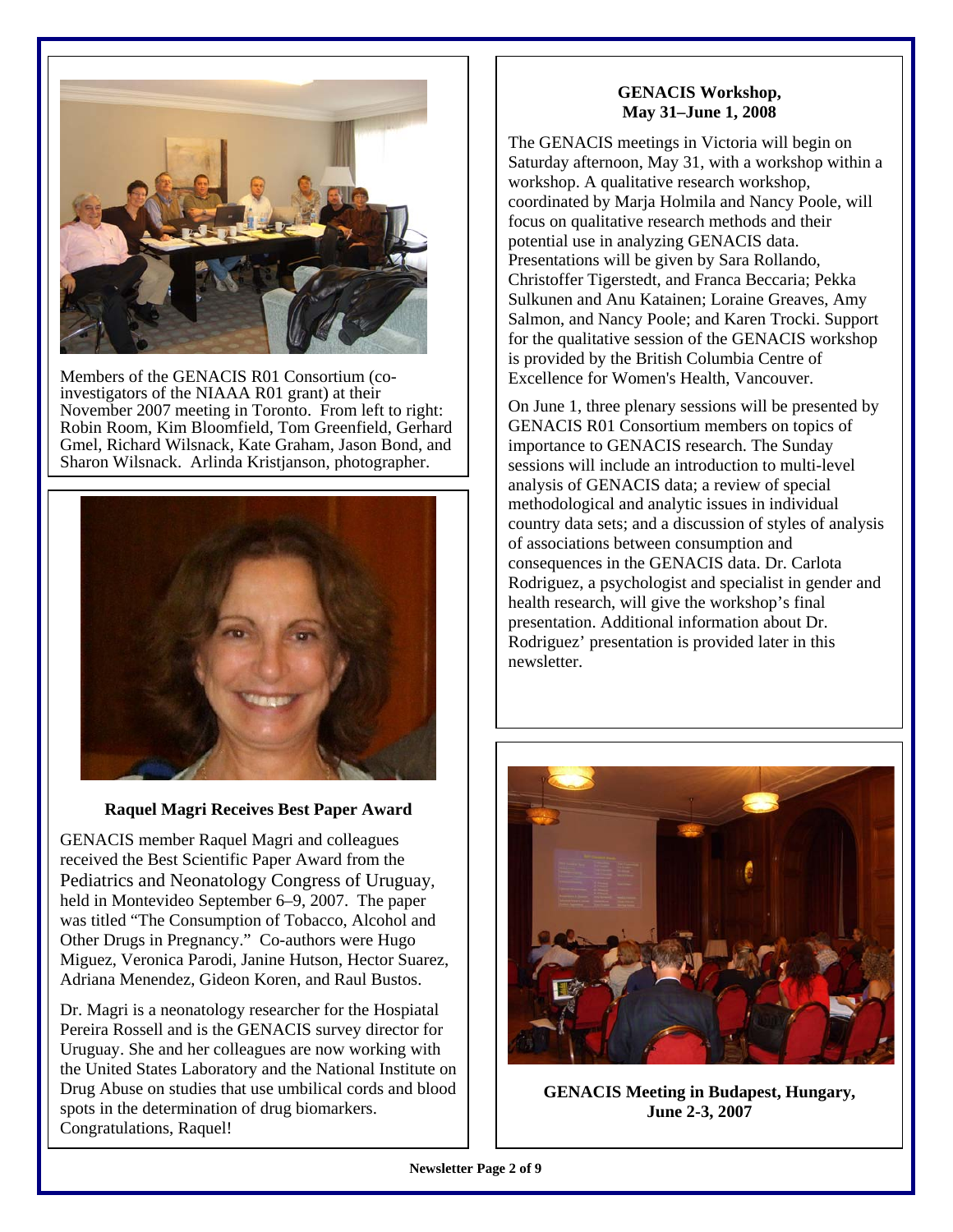#### **KBS PAPERS BY GENACIS MEMBERS**

GENACIS members will present a number of papers at KBS 2008. This list gives the titles and presentation times for papers authored or co-authored by GENACIS members. GENACIS members' names appear in bold type. Many of these papers use GENACIS data.

#### **MONDAY, JUNE 2:**

#### 11:00 a.m. – 12:30 p.m.

**Allaman Allamani**: Client/GP Interaction During Brief Intervention for Hazardous Drinkers.

Brett Maclennan, **Kypros Kypri**, **Robin Room**, John Langley: Community Sentiment Towards Alcohol-Related Problems in Six New Zealand Local Government Areas.

**Maria Pereira Lima, Florence Kerr-Correa,** Maria Simão, **Adriana Tucci**, Janaina Oliveira, Mariana Caraviani: Alcohol Use in the Elderly and Associated Factors: Data From Genacis São Paulo, Brazil.

**Irmgard Vogt**: Senior Drug Dependents and Care Problems.

#### $2:00 - 3:30$  p.m.

Didier Acier, **Louise Nadeau,** Michel Landry: Five Years Later: Elements of Change in Patients with Concurrent Substance Abuse and Mental Health Disorders.

**Thomas Greenfield, Jason Bond, Yu Ye, Bill Lapp, Madhabika Nayak, Sylvia Kairouz** + Other GENACIS Members: Gender Differences in Public and Private Drinking Contexts Across 12 Countries: A Multi-Level GENACIS Analysis.

**Karen Trocki, Laurie Drabble,** Lorraine Midanik: Bar Patronage and Motivational Predictors of Drinking in the San Francisco Bay Area.

**Meir Teichman, Giora Rahav,** Yona Teichman: Alcohol Use Among Jewish Adolescents In Israel – Religiosity and the Family.

**Raquel Magri, Sharon Bernards, Kathryn Graham, Sharon Wilsnack,** S. Suarez: Alcohol, Violence and the Uruguay Family.

**Marja Holmila,** Thomas Karlsson, Kirsimarja Raitasalo, Katariina Warpenius: Controlling Teenagers' Drinking. Effects of a Community-based Prevention Project PAKKA.

#### $4:00 - 5:30$  p.m.

**Ludwig Kraus**, Alexander Pabst, Boris Orth, Sebastian Baumeister: The Risk for Alcohol-Related Social Problems Attributable to Different Drinking Patterns.

**Hervé Kuendig, Gerhard Gmel,** Lucie Laflamme, Marie Hasselberg: Acute Alcohol Consumption, Usual Drinking, and Their Contribution to Typical Patterns of Injury: A Swiss Emergency Department Study.

**Nazarius Tumwesigye, Rogers Kasirye,** Elizabeth Nansubuga: Determining Who Will Have A Problem With Alcohol Consumption in Uganda.

#### **TUESDAY, JUNE 3:**

#### 9:15 a.m. – 10:45 a.m.

**Kypros Kypri**, Gabrielle Davie, John Langley, Robert Voas, Dorothy Begg: Routinely Collected Data May Not Suffice in the Evaluation of Important Policy Changes: The New Zealand Alcohol Purchase Age Example.

Kimmo Herttua, **Pia Mäkelä,** Pekka Martikainen: Evaluation of the Impact of a Large Reduction in Alcohol Prices on Alcohol-Related and All-Cause Mortality: A Population-Based Natural Experiment .

#### $11:15$  a.m.  $-12:45$  p.m.

**Martin Plant, Moira Plant**: The Third Way? Harm Maximisation and Alcohol Policy in the United Kingdom.

**Paul Dietze**, Damien Jolley, Tanya Chikritzhs, Susan Clemens, Paul Catalano, Tim Stockwell: Income Inequality and Alcohol Attributable Harm In Australia.

#### $2:15 - 3:45$  p.m.

**Qing Li, Richard Wilsnack, Sharon Wilsnack, Arlinda Kristjanson:** Cohabitation, Gender, and Alcohol Consumption in 19 Countries.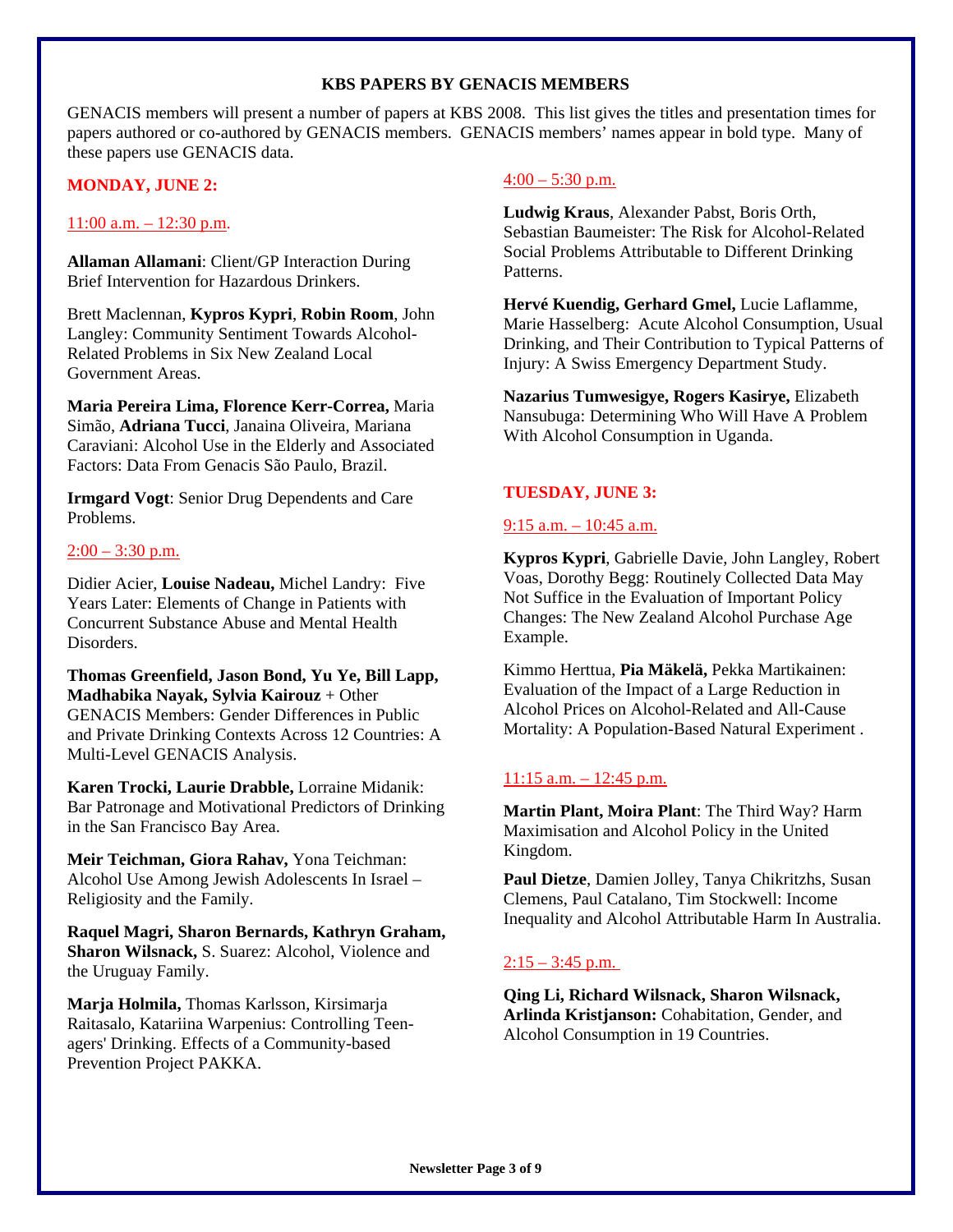#### **Tuesday 2:15 – 3:45 p.m. (continued)**

**Florence Kerr-Corrêa,** Paulo Roseno, Ivete Dalben, Maria Odete Simão, **Adriana Tucci,** Janaina Barbosa de Oliveira, Mariana Braga Cavarian, **Maria Cristina Pereira Lima:** Abuse of Illicit Drugs, Nonprescribed Psychotropics and Alcohol: A Cross-Sectional Survey in Metropolitan São Paulo, Brazil.

Alcohol Consumption in Nigeria: A Comparison of Two Geo-Political Zones in the Country. **Akanidomo Ibanga**

Julie Fiset-Laniel, **Sylvia Kairouz, Louise Nadeau,** Elyse Picard: Alcohol, Gambling and Substance Use in the Canadian General Population: Findings from the Canadian Community Health Survey.

#### $4:15 - 5:45$  p.m.

Catherine Paradis, **Andrée Demers,** Elyse Picard, **Kathryn Graham:** Is it Sensible to Promote the Message of Moderation?

Tessa Parkes, **Nancy Poole,** Amy Salmon, Lorraine Greaves, Cristine Urquhart: Changing the Conversation: A Review of Best Practices in Working with Pregnant Women who use Alcohol.

**Jennie Connor,** Andrew Gray, **Kypros Kypri**: Past Drinking, Current Drinking and Unwanted Sexual Experiences Amongst University Students.

**Sandra Kuntsche, Ronald Knibbe, Gerhard Gmel:** Doing the Splits Between Parental Duties and Paid Labour - The "Role" of Multiple Roles on Alcohol Use Among Women in Switzerland.

#### **WEDNESDAY, JUNE 4:**

#### 9:00 a.m. – 10:30 a.m.

**Myriam Munné**: Alcohol and Partner Physical Aggression in Argentina.

**Sharon Bernards, Kathryn Graham**: Alcohol and Physical Partner Aggression in the Ten Provinces of Canada.

**Kathryn Graham, Sharon Bernards, Myriam Munné, Claudina Cayetano, Florence Kerr-Corrêa, Maria Pereira Lima, Julio Bejarano, Martha Romero,** Ma. Elena Medina-Mora, Jorge Villatoro, **José Aburto, Marina Ferrand, Sharon Wilsnack, Raquel Magri:** Alcohol and Physical Partner Aggression: Comparison of Ten Countries in the Americas.

#### $11:00$  a.m.  $-12:30$  p.m.

**Alexandra Bogren:** Popular Understandings of Drinking and Gender in Swedish Alcohol Culture: Mass Media Images of Women's and Men's Alcohol Consumption.

**Pia Mäkelä,** Petri Huhtanen: Discrepancy in Alcohol-Related Mortality and in its Changes Between A Survey Population and A General Population.

**Jason Bond,** William Kerr, **Thomas Greenfield,** Yu Ye: A Multilevel Analysis of Drinking Problems and Dependence Symptoms in the US.

Janne Härkönen, **Pia Mäkelä**: Changes in the Normative Structure of Alcohol Use in the Finnish General Population, 1968–2003.

**Robin Room**: Thinking About Measuring Alcohol's Harm to Others.

**Karin Bergmark:** A Comparison of Alcohol Related Aggression in GENACIS countries.

#### **POSTER PRESENTATIONS:**

1. **Raquel Magri,** Hugo Míguez, Mónica Suárez, Héctor Suárez, Raúl Bustos: 2nd Prevalence Study of Alcohol and Other Drugs Consumption in Pregnant Women in Uruguay.

2. **Akanidomo Ibanga,** Alex Copello, Lorna Templeton, Jim Orford, Richard Velleman: Web-Based Support Programme for Those Affected by Someone Else's Alcohol or Drug Misuse: Preliminary Findings.

3. Veronica Santarlasci, Gabriele Bardazzi, Francesco Mari, Fabio Voller, **Allaman Allamani**: Road Accidents, Alcohol and Other Drugs: An Epidemiological Study in Florence, Italy.

#### **THURSDAY, JUNE 5:**

#### 9:00 – 10:30 a.m.

Lee Ann Kaskutas, **Jason Bond,** Lyndsay Ammon : 7- Year Trajectories of Alcoholics Anonymous Attendance and Associations With Treatment.

#### 11:00 a.m. – 12:30 p.m.

**J. Joosten, R.A. Knibbe,** M. Derickx: Factors Related to Reactive Informal Social Control of Drinking: An International Comparison.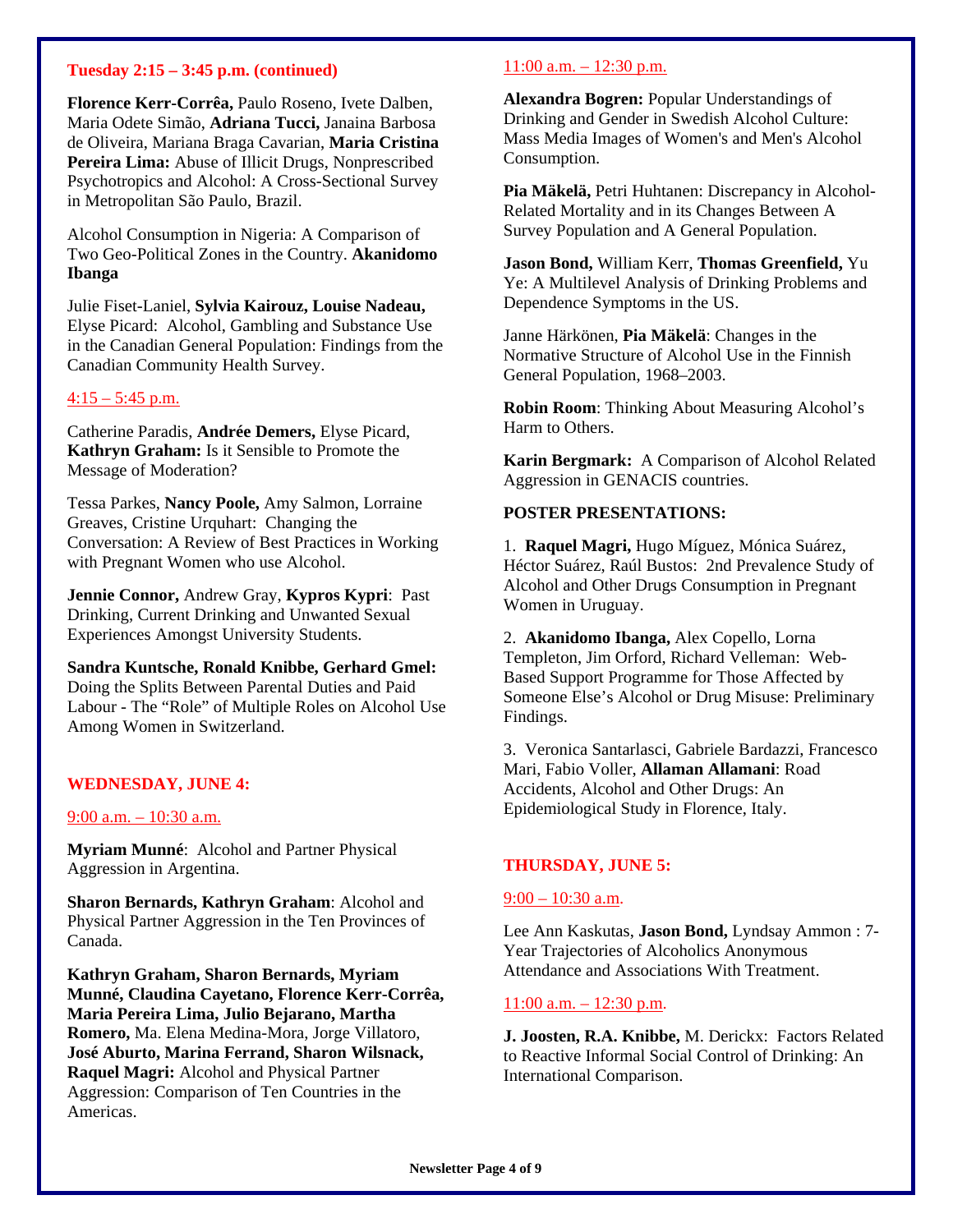#### **Thursday 11:00 a.m. – 12:30 p.m. (continued)**

Samantha Wells, **Kathryn Graham,** Paul Tremblay: 'Every Male in There is Your Competition': Young Men's Explanations of the Role of the Drinking Setting in Male-To-Male Barroom Aggression.

Katariina Warpenius, **Marja Holmila**: Alcohol Related Violence at Licensed Premises: A Study of Effects of a Community Action Programme.

**Sylvia Kairouz, Kathryn Graham, Ronald Knibbe, Ludwig Kraus, Isidore Obot, Sharon Wilsnack**: Dimensions of Alcohol-Related Harm: A Cross-National Investigation.

#### $2:00 - 3:30$  p.m.

**Chun-Zi Peng, Sharon Wilsnack, Richard Wilsnack, Arlinda Kristjanson,** Perry Benson: Reliability and Factor Structure of Adverse Consequences of Drinking Derived from the AUDIT in General Population Surveys.

John Langley, **Kypros Kypri**, Colin Cryer, Gabrielle Davie: Assessing the Validity of Potential Alcohol-Related Non-Fatal Injury Indicators.

#### $4:00 - 5:30$  p.m.

**Kim Bloomfield**, Matthias Wicki, Nina-Katri Gustafsson, **Pia Mäkelä, Robin Room**: Changes in Alcohol-Related Problems after Alcohol Policy Changes in Denmark, Finland and Sweden.

#### **Dr. Maria-Elena Medina-Mora Receives Award**

Dr. Maria-Elena Medina-Mora has received the National Award of Excellence in Research by a Senior Investigator from the National Hispanic Science Network on Drug Abuse. Dr. Medina-Mora was recognized for her outstanding record of scientific contributions and publications at the  $7<sup>th</sup> N<sub>H</sub>SN$ National Conference on September 26, 2007, in Miami, Florida.

In the letter of award, Patricia Molina, MD, PhD, chair of the Membership and Awards Subcommittee, stated, "This award honors your innovative research in the areas of methodological, psychosocial, and epidemiological issues as they relate to addictions and mental health. Your contributions in this area have been noted not only on the national level but that of the international level as well. With over 150 peerreviewed publications, your outstanding scientific contribution is well evidenced."

Dr. Medina-Mora and Dr. Martha Romero are country study directors for the GENACIS survey in Mexico.

#### $4:00 - 5:30$  p.m.

Paul Tremblay, Samantha Wells, **Kathryn Graham**, Roma Harris, Roseanne Pulford, Sharon Roberts: When Do University Students Drink Most? Results from the First Two Years of a Diary-Longitudinal Study in a Canadian Sample.

#### **FRIDAY , JUNE 6:**

#### 9:00 – 10:30 a.m.

**Ann Hope**: 'Work is the Curse of the Drinking Classes': In Fact All Classes.

**Andrée Demers**, Nancy Beauregard, Elyse Picard, Catherine Paradis: The Role of Occupational Socioeconomic Status on Gender Differences in Drinking Contexts and Patterns: A Latent Class Analysis of the GENACIS Canada.

Pascale-Audrey Moriconi, **Louise Nadeau, Andrée Demers**: Older Adults: A New Generation of Drinkers?

#### **Alcohol and Partner Aggression Book Nearing Completion, Book Launch Planned**

A GENACIS book on alcohol use and physical partner aggression in the Americas is nearing completion. The book is tentatively titled, "Unhappy Hours: Alcohol and Physical Partner Aggression in the Americas." Edited by Kate Graham, Sharon Bernards, Myriam Munné, and Sharon Wilsnack, the book includes chapters from ten countries. Chapter first authors are Julio Bejarano (Costa Rica), Trinidad Caldera (Nicaragua), Claudina Cayetano (Belize), Kate Graham (Canada), Florence Kerr-Correa (Brazil), Raquel Magri (Uruguay), Myriam Munné (Argentina), Marina Piazza (Peru), Martha Romero (Mexico), and Sharon Wilsnack (USA). Maristela Monteiro has obtained funding for the book, which will be published by PAHO in both Spanish and English.

Maristela and the book's editors are exploring the possibility of announcing the book's publication on November 25, the International Day for the Elimination of Violence against Women. Possible events include a symposium and press conference at PAHO headquarters in Washington, DC, and coordinated events in the countries included in the book. Additional information about the book launch will be sent to GENACIS members via the IRGGANET listserv.

The Wednesday morning KBS plenary session will feature presentations by Myriam Munné, Sharon Bernards, and Kate Graham reporting findings from several chapters of the book.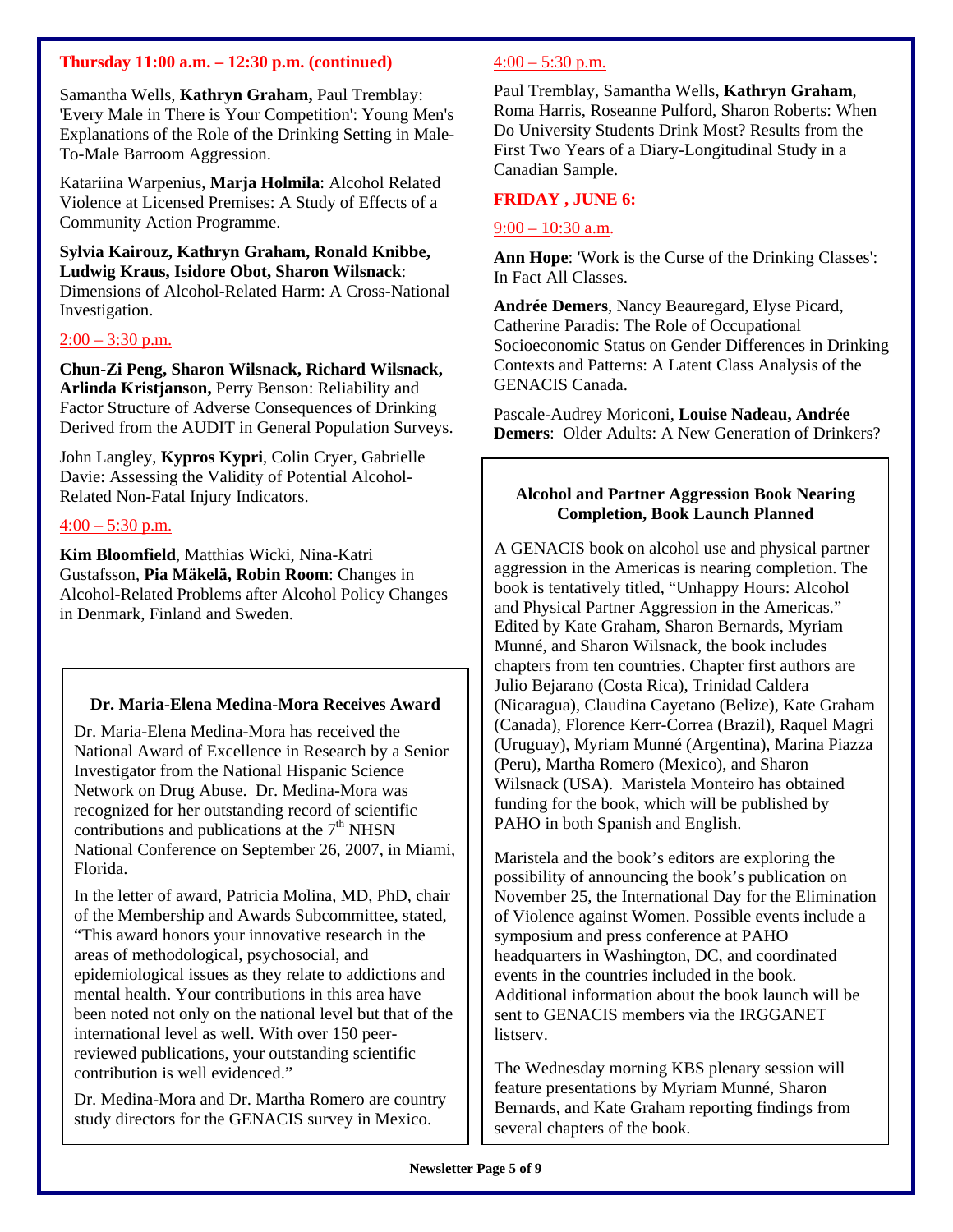#### **GENACIS Papers to be Published in Contempory Drug Problems**

Hildigunnur Ólafsdóttir and Tom Greenfield have recently completed the large task of editing a special issue of GENACIS papers for the journal Contemporary Drug Problems. The papers report findings from analyses of GENACIS data on informal social control of drinking behavior. The special issue will be published in early 2009 and will include the following papers:

Editors' introduction Hildigunnur Ólafsdóttir & Tom Greenfield

1. Country variations in family members' informal pressuring to drink less. Marja Holmila, Kirsimarja Raitasalo, Ronald Knibbe, Klara Hradilova Selin

2. Informal social control of drinking in intimate relationships – A comparative analysis. Klara Hradilova Selin, Marja Holmila, Ronald Knibbe

3. Concern about family members' drinking and cultural consistency. Hildigunnur Ólafsdóttir, Kirsimarja Raitasalo, Tom Greenfield, Allaman Allamani

4. Criticism on drinking as informal social control: A study in 18 countries. Jan Joosten, Ronald A. Knibbe, Mieke Derickx, Klara Hradilova Selin, Marja Holmila

5. Social pressures to drink or drink a little more: The Nigerian experience. Akanidomo K.J. Ibanga, Victor A.O. Adetula, Zubairu K. Dagona

#### **Congratulations to all authors and co-authors!**

#### **WEBSITES**

**IRGGA/GENACIS project:**  [\(http://www.med.und.nodak.edu/depts/irgga/\)](http://www.med.und.nodak.edu/depts/irgga/).

**GENACIS site at SIPA: [http://www.genacis.org](http://www.sfa-ispa.ch/genacis/intro.htm)**

**KBS website:**  <http://www.arg.org/kbs>

#### **Dr. Carlota Rodriguez to Speak at GENACIS Workshop**

On Sunday, June 1, Dr. Carlota Rodriguez, psychologist and specialist in gender and health, will discuss the UNESCO Women, Science and Technology in Latin America Project. This regional program of UNESCO, based in Buenos Aires, uses cutting-edge technology (such as web-based virtual seminars) to train young Latin American women scientists on gender analysis in health research, as well as raising their awareness of gender issues in science and in society. The two-year program, which leads to a masters degree or certificate in gender and public policies, is supported by multiple agencies, including UNESCO, the U.S. National Institutes of Health's Fogarty Institute, the European Union, and the Canadian Institute of Health Research.

Dr. Maristela Monteiro, GENACIS member and Regional Advisor on Alcohol and Substance Abuse for the Pan American Health Organization, invited Dr. Rodriguez to participate in the GENACIS workshop. Maristela envisions a partnership between GENACIS and the Women, Science and Technology in Latin America Project in which interested GENACIS members could develop a curriculum on gender and alcohol for the project and serve as virtual teachers and tutors on topics related to alcohol and gender. GENACIS resources, such as the forthcoming book on alcohol and partner aggression in the Americas, could potentially be used by students as a source of ideas for specific analyses and discussions related to gender, alcohol, and culture. Maristela believes that "if IRGGA/GENACIS members like the project and want to help, this could become a means to form leaders in Latin America who could undertake research and advocate for policies related to gender issues at large and specifically on alcohol-related gender issues."

**We would like to extend a special invitation to all IRGGA members – including those not directly involved with GENACIS -- to attend Dr. Rodriguez' presentation. Following the presentation there will be opportunities for interested members to meet informally with Dr. Rodriguez and Maristela to discuss possible involvement in the project.** 

**Please send suggestions for future issues to Arlinda Kristjanson ([akristja@medicine.nodak.edu\)](mailto:akristja@medicine.nodak.edu) or Sharon Wilsnack [\(swilsnac@medicine.nodak.edu\)](mailto:swilsnac@medicine.nodak.edu).**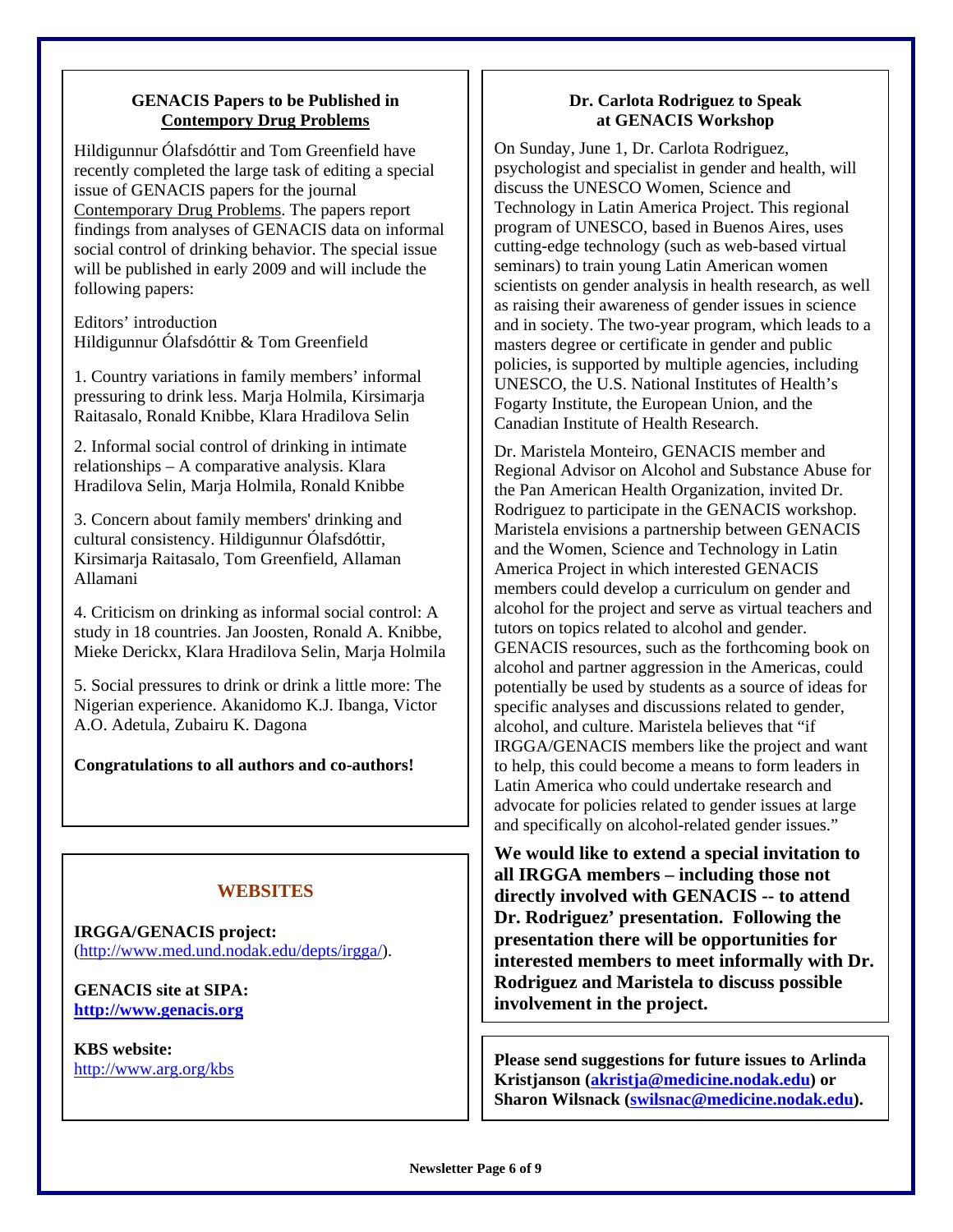

## **IRGGA/GENACIS Meetings Victoria, BC, CANADA**

**Preliminary Agenda** 

### **Saturday, May 31, 2008 – Harbour Towers, Room 1207**   $14:00 - 15:30$ **GENACIS Plenary**  Qualitative Research Workshop (Marja Holmila & Nancy Poole, coordinators) **15:30 – 16:00 Coffee break**  16:00 – 17:00 Qualitative Research Workshop (continued) 17:00 – 18:30 **R01 Consortium, Advisory Committee, & Work Area Leaders 19:00 Unofficial GENACIS group dinner (restaurant to be announced) Sunday, June 1, 2008 – Harbour Towers, Room 1207**   $09:00 - 10:30$ **GENACIS Plenary Plenary 1:** Welcome and introductions (Sharon Wilsnack) Updates and announcements (Group) Methodological and analytic issues in country data sets (Tom Greenfield & Kim Bloomfield) **10:30 – 11:00 Coffee break**  11:00 – 12:30 **Plenary 2:** A layman's guide to multilevel analysis (Gerhard Gmel) **12:30 – 14:00 Lunch break**  14:00 – 15:30 **Plenary 3:** Styles of analysis of relationships between consumption and consequences in the GENACIS data (Robin Room & Kate Graham) Latin America gender and health research initiative: Possible partnership with GENACIS? (Carlota Rodriguez) **15:30 – 16:00 Coffee break**  16:00 – 17:30 **GENACIS Plenary (wrap-up)**  17:30 – 18:30 **R01 Consortium (tentative) Tuesday, June 3, 2008 – Harbour Towers, Room 1207**

| $8:00 - 09:15$  | <b>IRGGA/GENACIS Plenary</b>      |
|-----------------|-----------------------------------|
| $17:30 - 19:00$ | <b>R01 Consortium (tentative)</b> |
|                 |                                   |

**Newsletter Page 7 of 9**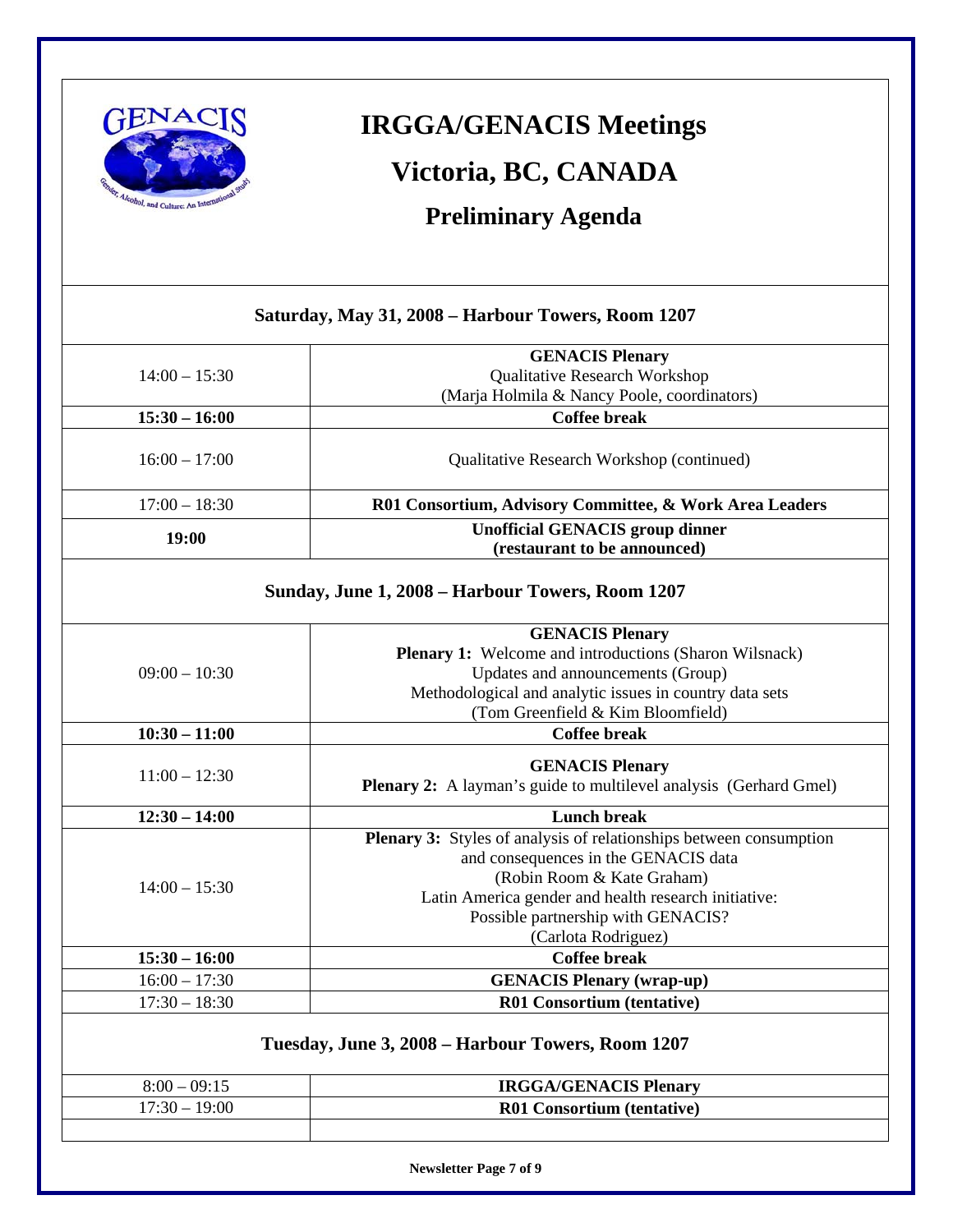

**Newsletter Page 8 of 9**